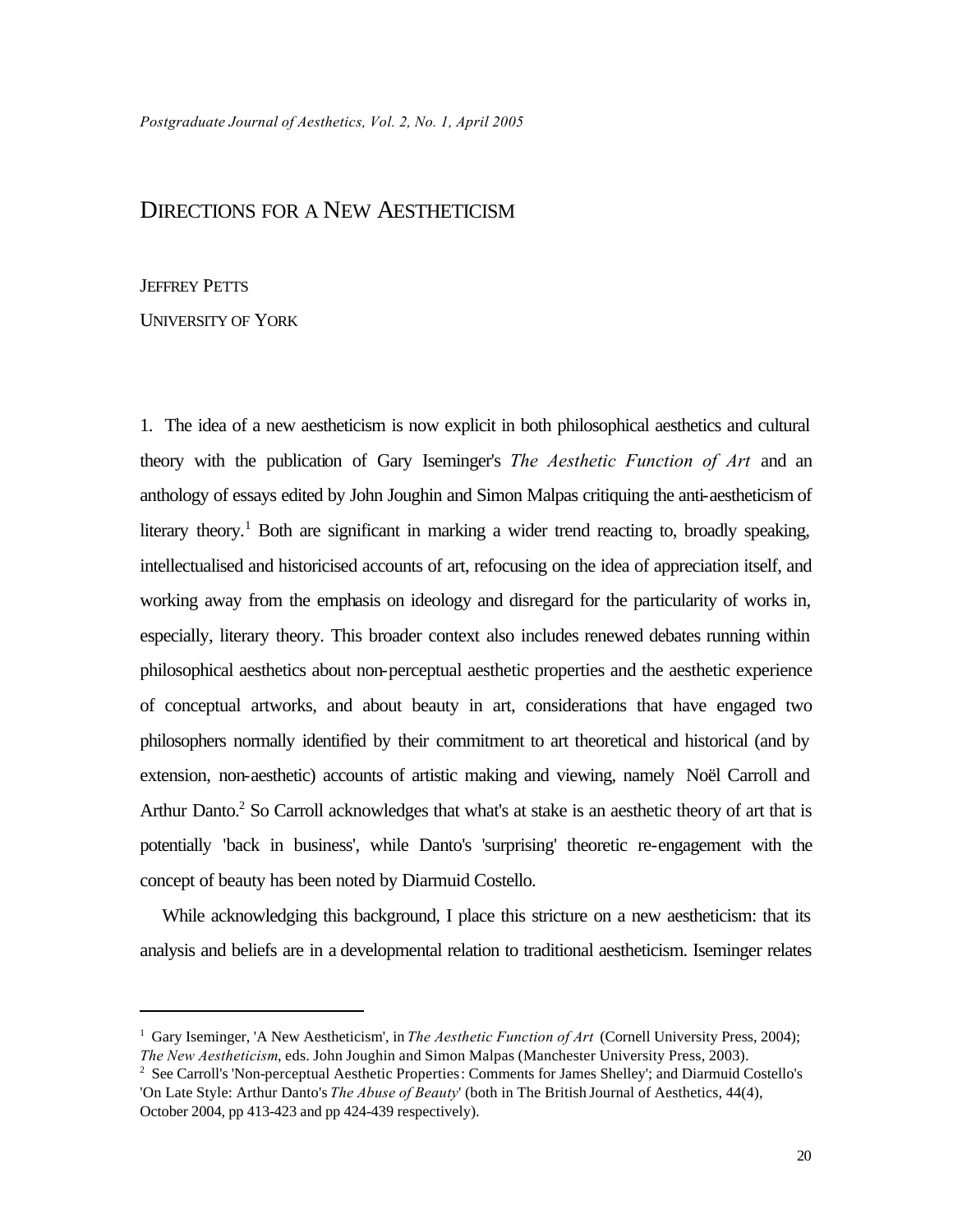his aestheticism to Monroe Beardsley's aesthetics and notes affinities with Victorian aestheticism generally; Carroll, on the other hand, proposes an account of aesthetic response which is 'deflationary', according no special relation between art and the aesthetic, a basic tenet of any aestheticism worth the name.<sup>3</sup> Clearly, if an aestheticism fails to explain this special relation, then accounts like Carroll's come into play, but for the purposes of this paper I limit examination of the aesthetic to theorising that could reasonably be said to support an aestheticism, its traditions and aims.

The basic thrust of the new aestheticism in philosophical aesthetics and cultural theory is to defend some conception of the aesthetic as fundamental, or at least equiprimordial with other notions, in the theory and practice of art, thus capable of both accounting for the existence of art activities and supplying a distinctive methodology and phenomenology of art making and appreciating. In what follows I present and criticise Iseminger's new aestheticism, concluding that the aestheticism it delivers is too narrowly focused on artistic modes of production and reception. I then note the broader aesthetic considerations characteristic of pragmatist aesthetics in John Dewey and Richard Shusterman, contrasting their life-centred accounts of the aesthetic with Iseminger's art-centred one, before suggesting a new aestheticism that might synthesise these approaches around the notion of 'good work'.

2. Iseminger seeks to establish his new aestheticism in the context of debates in analytical aesthetics, particularly those around the definition and value of art, rather than in direct relation to cultural movements associated with the 'Victorian Aestheticism' of Walter Pater and Oscar Wilde.<sup>4</sup> Specifically, Iseminger's new aestheticism is developed from the aesthetic theory of Monroe Beardsley. Beardsley defined art aesthetically, and characterised the aesthetic as an exhilarating, integrated, free and non-practical delight felt in the presence of an object when experienced correctly.<sup>5</sup> Iseminger identifies functional and valuational theses here, namely that a

<sup>3</sup> See, for example, Carroll's 'Four Concepts of Aesthetic Experience' in *Beyond Aesthetics* (Cambridge U.P., 2001).

<sup>4</sup> Iseminger, p.4.

<sup>5</sup> See 'An Aesthetic Definition of Art', for example, in Hugh Cartier (ed.) *What is Art?* (Haven Publications,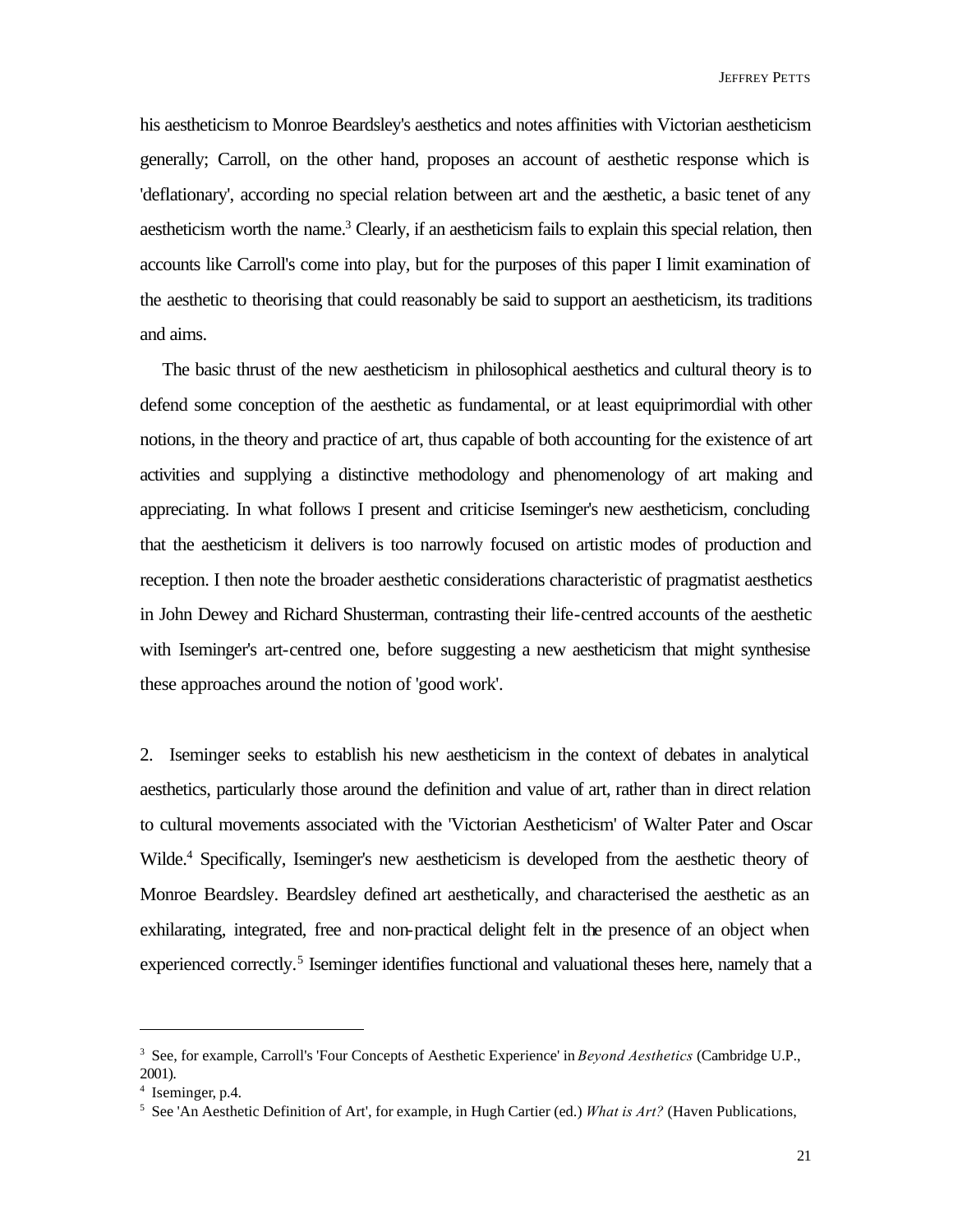work of art is so by intending to function to afford aesthetic experience (the functional thesis, F) and is good if it does have that capacity (the valuational thesis,  $V$ ) – and he calls this traditional aestheticism. His new aestheticism reckons to improve on the traditional, Beardsleyan version by meeting objections to it while retaining what are taken as some incontrovertible intuitions about art and the aesthetic and their relation that warrant, indeed demand, some kind of philosophical aestheticism. Iseminger identifies a number of objections, mainly antiessentialist and antipsychological. The intuitions are about the special link between art and the aesthetic, and about the necessity of experience for appreciation. Iseminger's project is to 'explain and defend a new version of aestheticism that aims to honor the intuitions and avoid the objections'.<sup>6</sup> The new functional and valuational theses designed to achieve this are:

(F') The function of the artworld and practice of art is to promote aesthetic communication.

(V') A work of art is a good work of art to the extent that it has the capacity to afford appreciation.<sup>7</sup>

The fundamental antiessentialist objection to aestheticism is that, traditionally, it defines art aesthetically, but that no necessary and sufficient conditions can be given for something to be a work of art (aesthetic conditions or otherwise) since art by its very nature is 'expansive, adventurous and novel'. More specifically, antiessentialism claims support from the existence of supposedly non-aesthetic works of art, thus the omnipresence of Duchamp's works in philosophical aesthetics, and from what Iseminger calls 'hyperaesthetic' art, namely art with religious or political aims. Iseminger supports this objection against traditional aestheticism but claims his functional thesis F' makes no essentialist claim about art. He also argues F' embraces the historicism and institutionalism that lies behind the objection by incorporating the social institution or practice called the artworld.

<sup>1983),</sup> pp 15-29; reprinted in Peter Lamarque and Stein Haugom Olsen, eds., *Aesthetics and the Philosophy of Art: The Analytic Tradition: An Anthology* (Blackwell, 2003).

<sup>6</sup> Iseminger, p.22.

<sup>&</sup>lt;sup>7</sup> Iseminger, p.23.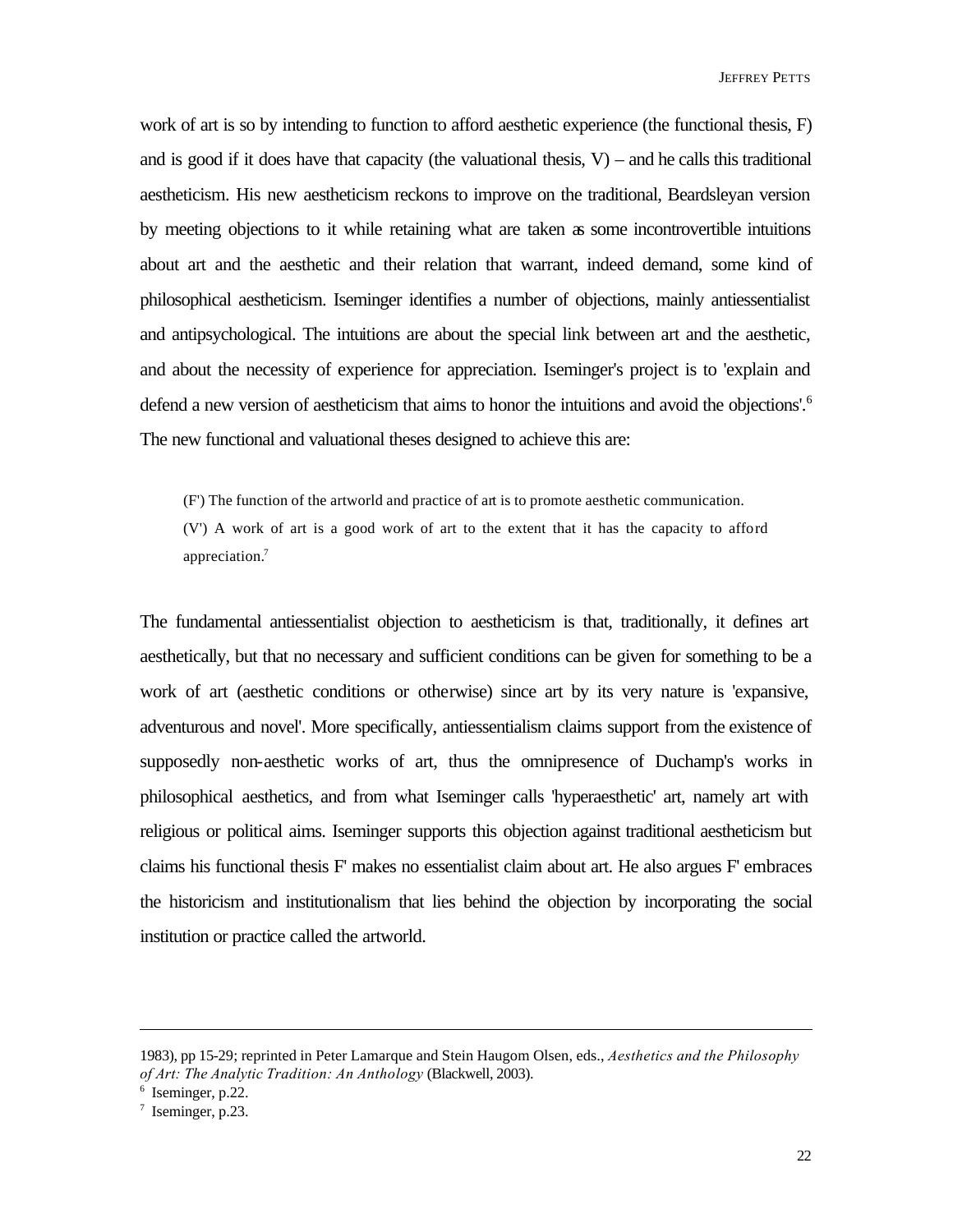The antipsychological objection to aestheticism is sceptical about the existence of a distinctive aesthetic emotion or experience or state of mind, or at least doubts it is an experience exclusive to art. It centres on the apparent lack of distinctiveness of characterisations of the aesthetic, concluding that aesthetic experience is a myth and/or that it must fail to do the art definitional work aestheticism demands of it. George Dickie has famously criticised attempts to isolate a special aesthetic attitude of 'distancing' or 'disinterest', arguing that appropriate responses to artworks are cases of 'paying attention' to them rather than indicative of a special attitude of putting aside or distancing oneself from private and practical concerns.<sup>8</sup> Additionally, even assuming a distinct aesthetic experience, Duchamp's works cut here too, since along with other conceptual works (and political and religious works too), so the argument goes, they have properties that are totally independent of any characterisation of aesthetic experience. Iseminger argues that his new aestheticism does not fall to the antipsychological objection because V*'* contains a new idea of the aesthetic state of mind called 'appreciation' which can be unpacked in a way which is not suspect like the notion of aesthetic 'disinterest', and is sufficiently rich to account for supposedly antiaesthetic art like Duchamp's and political art like Brecht's.

3. Clearly, the success or otherwise of Iseminger's project hangs on his account of appreciation (and its relations with the aesthetic and with art). He defines it as 'finding the experiencing of a state of affairs to be valuable in itself.<sup>9</sup> 'Experiencing a state of affairs' is further explained as a direct knowledge that the state of affairs is the case; it can be sensory but is not merely so, involving as it does conceptual capacities and possibly prior knowledge; and 'experiencing' involves getting it right – thus Iseminger calls the concept an epistemic one. To find something 'valuable in itself' is characterised as thinking a state of affairs is good, rather than just liking it, and so making a claim on other people that they to ought to think the same; it contrasts too with finding something instrumentally valuable, as a mere means to some other valued end. So in appreciation as a whole, one knows a state of affairs to be the case and believes the experience

<sup>8</sup> George Dickie, 'The Myth of the Aesthetic Attitude', American Philosophical Quarterly 1 (1964), pp.65-65.

<sup>&</sup>lt;sup>9</sup> Iseminger, p.36.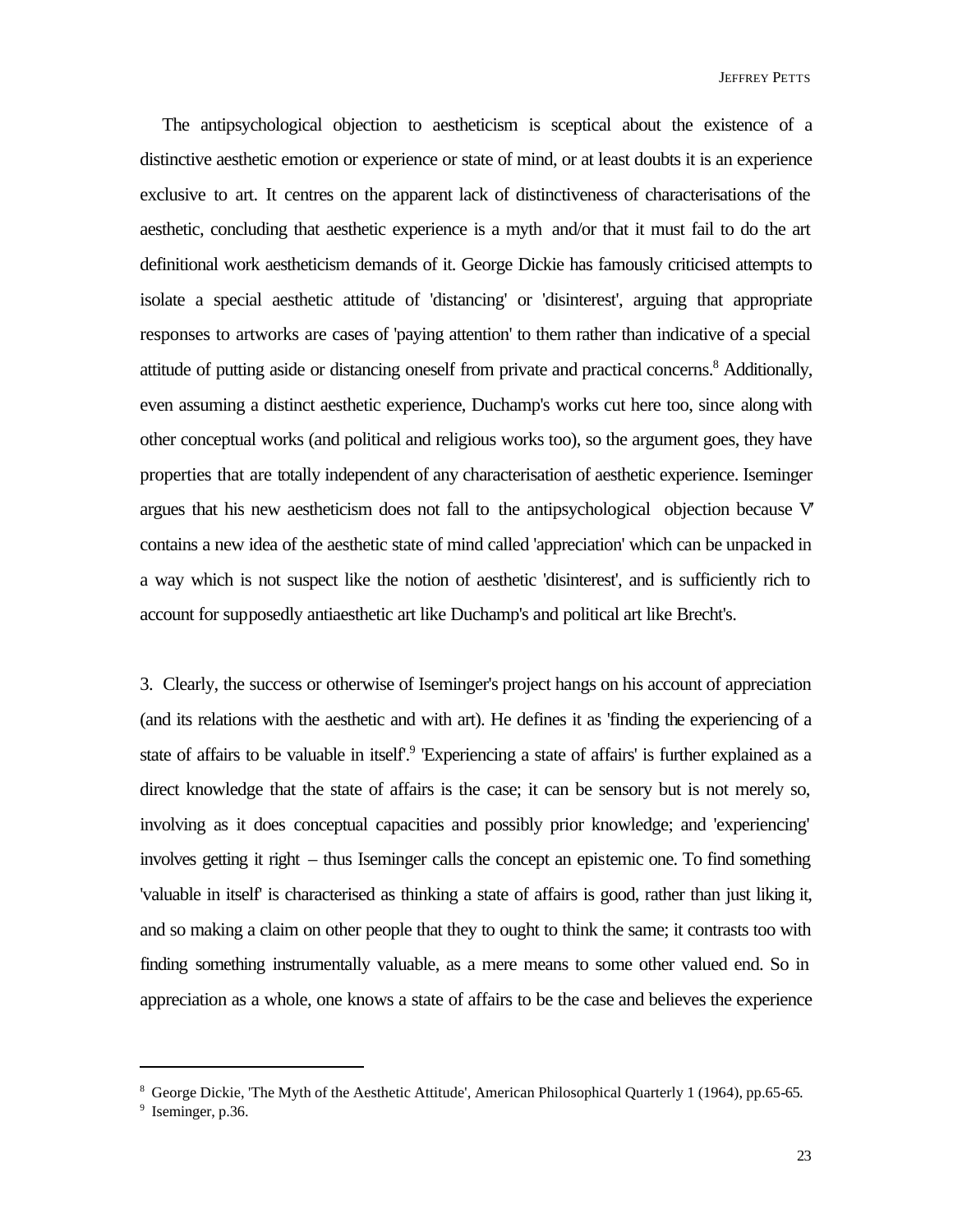JEFFREY PETTS

of it to be valuable in itself.

Having conceded to the antiessentialist about art, Iseminger challenges the antiessentialist to say what is wrong with his admitted essentialism about appreciation. Similarly, he defends his 'appreciation' against the antipsychological objection by appealing to its congruity with the facts of finding experiencing valuable in itself: so the claim is that it is not a myth but a fact of human existence. Iseminger rightly notes too that there remains the question of whether his account of appreciation can be rightly labelled 'aesthetic'. His appeal is to the proposed paradigm case of aesthetic communication, which stated in its most general form is someone designing and making something to be appreciated by somebody else. And it is this which the artworld functions to promote.

So is appreciation like this and how is it essentially aesthetic? The question is particularly apposite for Iseminger, given it is a notion which is familiar and comfortable in non-aesthetic theories of art, and Iseminger's stated project to honour certain aesthetic intuitions as well as meet objections.

4. Iseminger takes a limited set of what he calls 'aestheticist intuitions' as a touchstone of aestheticism, listing four, all of which contain art as a key term. So there is said to be an intuition about 1) a close connection between art and the aesthetic; 2) that experiencing an artwork is necessary for appreciating it; 3) that there is a distinction between artistically relevant and irrelevant properties; and 4) that the criterion of artistic value follows from the nature of art.<sup>10</sup> It might as easily and correctly be said that these are intuitions about art, and nor are they propositions that if true commit us to aestheticism. For instance, these intuitions could be honoured by an art theory committed to artistic intention and critical retrieval by audiences, which characterised these without any reference to the 'look and feel' of works. If this would indeed be stipulative, then it properly suggests that intuitions about the aesthetic are somewhat different from Iseminger's aestheticist intuitions. Aestheticism can, and does, (and must) feed off intuitions that are not exclusively about  $art - so$  we see that intuitions about the aesthetic,

 $10$  Iseminger, p.10.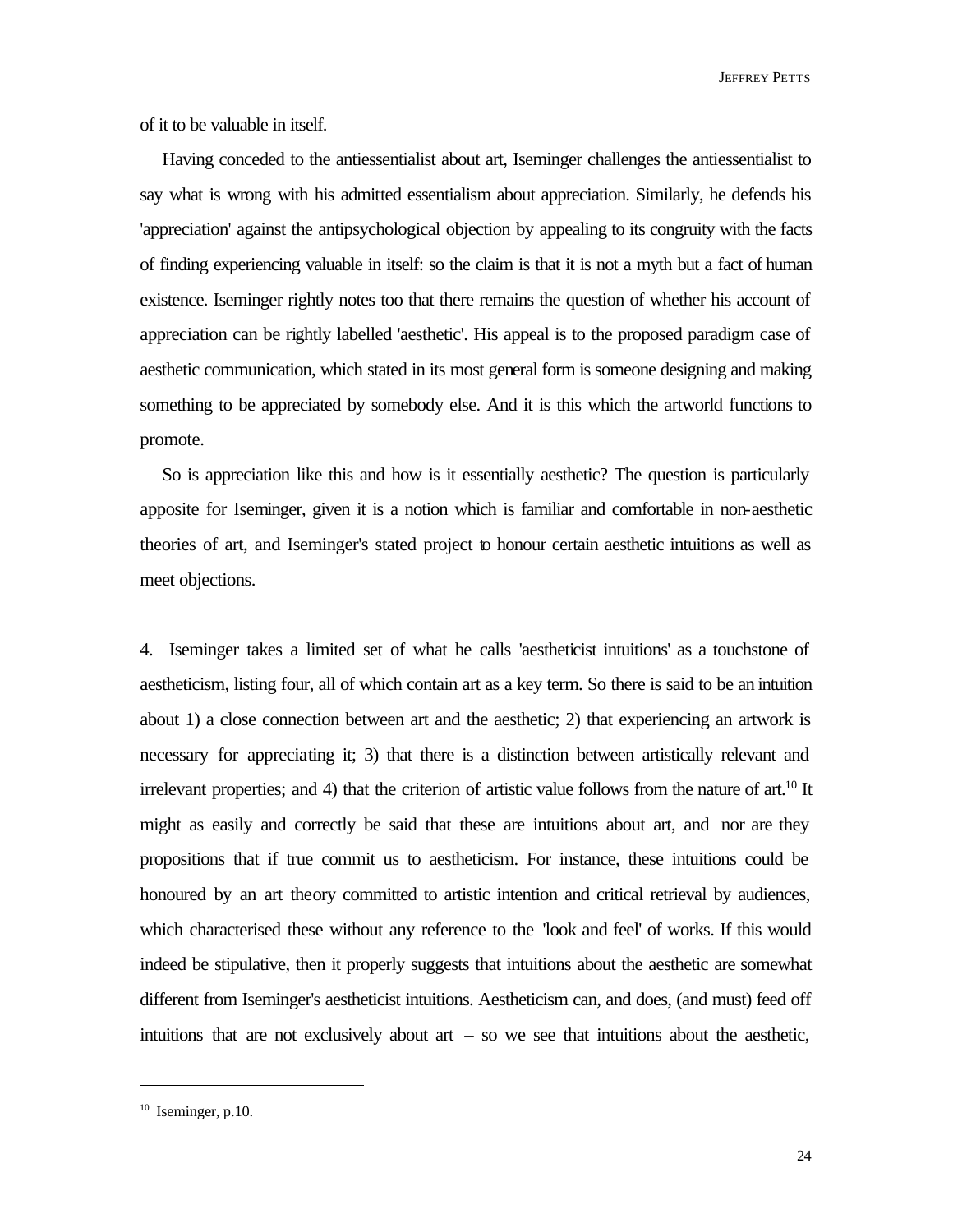reflected in ordinary language use, are about an experience that is felt, immediate, nonmediated, pleasurable and whole. Iseminger rejects this phenomenological approach, but does recognise that some independent account of the aesthetic is necessary if the aestheticist intuitions are to be genuinely aesthetic, so that there is indeed something to be called aestheticism.

His notion of appreciation simpliciter is meant to supply this (in Iseminger's words, it is meant to be a means of 'breaking into aesthetic space'). It consists of appreciating a state of affairs, so that, formally, one finds experiencing x's being F to be valuable in itself; Iseminger offers the example of finding the gracefulness of a spheroid to be valuable in itself. But what is happening in the example? Firstly, the shape of a thing has been identified (a spheroid); and an aesthetic judgement has been made, that the spheroid-shaped thing is graceful. Moreover, that experience has been valued in itself. Clearly this mode of appreciation contrasts with, say, appreciating the speed of my broadband internet connection – my judgement here does not involve any aesthetic concepts like gracefulness; and I experience the speed but I do not value the experience of it in itself, but rather because of the function it performs, namely faster downloads. The problem for Iseminger is that, although different types of appreciation are acknowledged, the case that appreciation has been defined simpliciter and independently of the aesthetic appears dubious since 'experiencing x is F as valuable in itself' introduces distinctively aesthetic notions (experiencing value, non-functional value). Also, the example of appreciating the spheroid, easily contrasted with other appreciations, introduces aesthetic predication (and by extension, non-aesthetic). So the clause 'x is F' is, and should properly be, complicated by considerations of aesthetic and non-aesthetic concepts, thus asking, for example, what makes 'graceful' aesthetic? And the attributive and predicative application of aesthetic concepts needs consideration too: so is the spheroid a graceful spheroid or graceful tout court? In other words, the account of appreciation simpliciter imports but does not properly acknowledge or expound aesthetic notions; it is not 'simpliciter', but then nor is it sufficiently granular to be recast as an account of aesthetic appreciation.

But, in any case, Iseminger identifies the aesthetic as a particular kind of transaction around appreciation, so that it is the intentional actions of people to design and make things for appreciation, and that are appreciated, that properly constitutes an 'aesthetic communication'.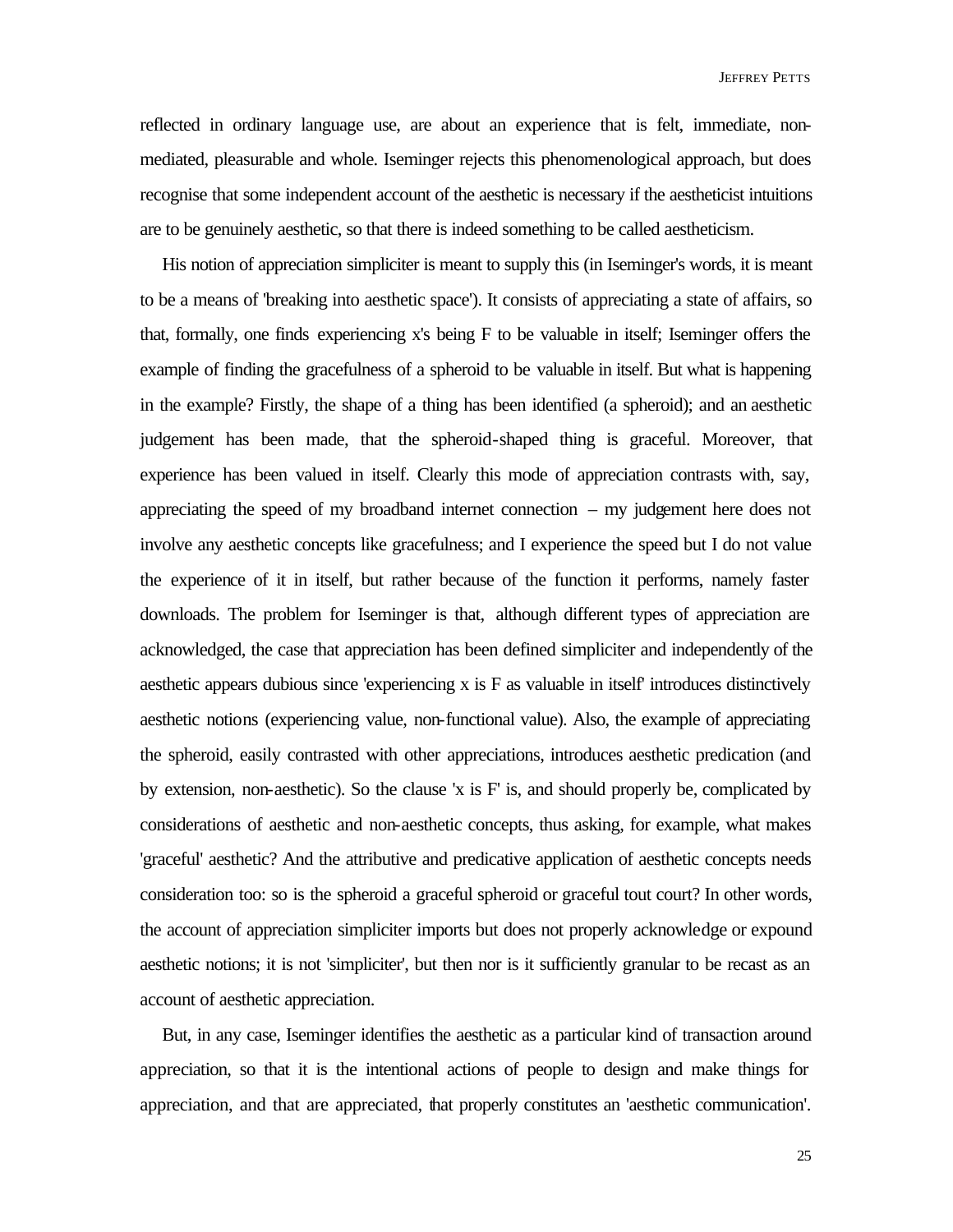This account of the aesthetic is intended to show it prior to and independent of art and thus justify some kind of claim to aestheticism. It is axiomatic that we can describe making artefacts independently of artistic making (think of basic tool making). But does the same apply to making artefacts for appreciation, and that are in fact appreciated (the kind of appreciation of intentionally graceful spheroids rather than of a technologically advanced internet connection)? It would seem, rather, that making for appreciation is already a complex affair in which makers must be aware of the likely appreciative responses of their audiences, who in turn have knowledge of makers' intentions and products. It is argued, reasonably, that 'making special' and taking a delight in beautiful objects are basic to the human condition; but their nexus in intentional making for aesthetic response is paradigmatic, I would suggest, of art and not, as Iseminger, argues, the aesthetic ('aesthetic communication'). This distinction has a theoretic and practical significance, given that Iseminger concludes a functional thesis F' for new aestheticism in which the artworld, rather than activities of making and appreciating themselves, promote aesthetic experience. Artworld institutions put the means in place, perhaps, for artists and spectators alike to experience art (so Arts Council England funds artists to carry out their work and offers loans for people to buy and view art for themselves), but clearly works themselves engage us experientially. Iseminger would hardly deny this, but then why introduce the notion of the artworld per se promoting aesthetic experience? The problem remains even if the notion is loosely conceived around 'artists', since the functional thesis F' then states only that artists promote art (if the argument is correct that 'aesthetic communication', in Iseminger's formulation, is in fact a description of art). Artworld functioning, like Arts Council England's (or in extremis, state-controlled artworlds like those in Nazi Germany and Stalinist Russia), is contingent on many social and political factors, and aestheticism traditionally recognises this, bracketing artworld activities off from the natural bases of aesthetic experience. We see this especially in Deweyan aesthetics, and also in Marxist and feminist formulations.<sup>11</sup>

In summary, Iseminger's new aestheticism as formulated in theses F' and V' is suspect in

 $11$  I look at the Deweyan approach in sections 5 and 6 below. For introductions to the latter, see Stefan Morawaski's 'Introduction' to *Marx and Engels on Literature and Art* (International General, 1977), and Mary Devereaux's 'Feminist Aesthetics' in *The Oxford Handbook of Aesthetics* (OUP, 2003).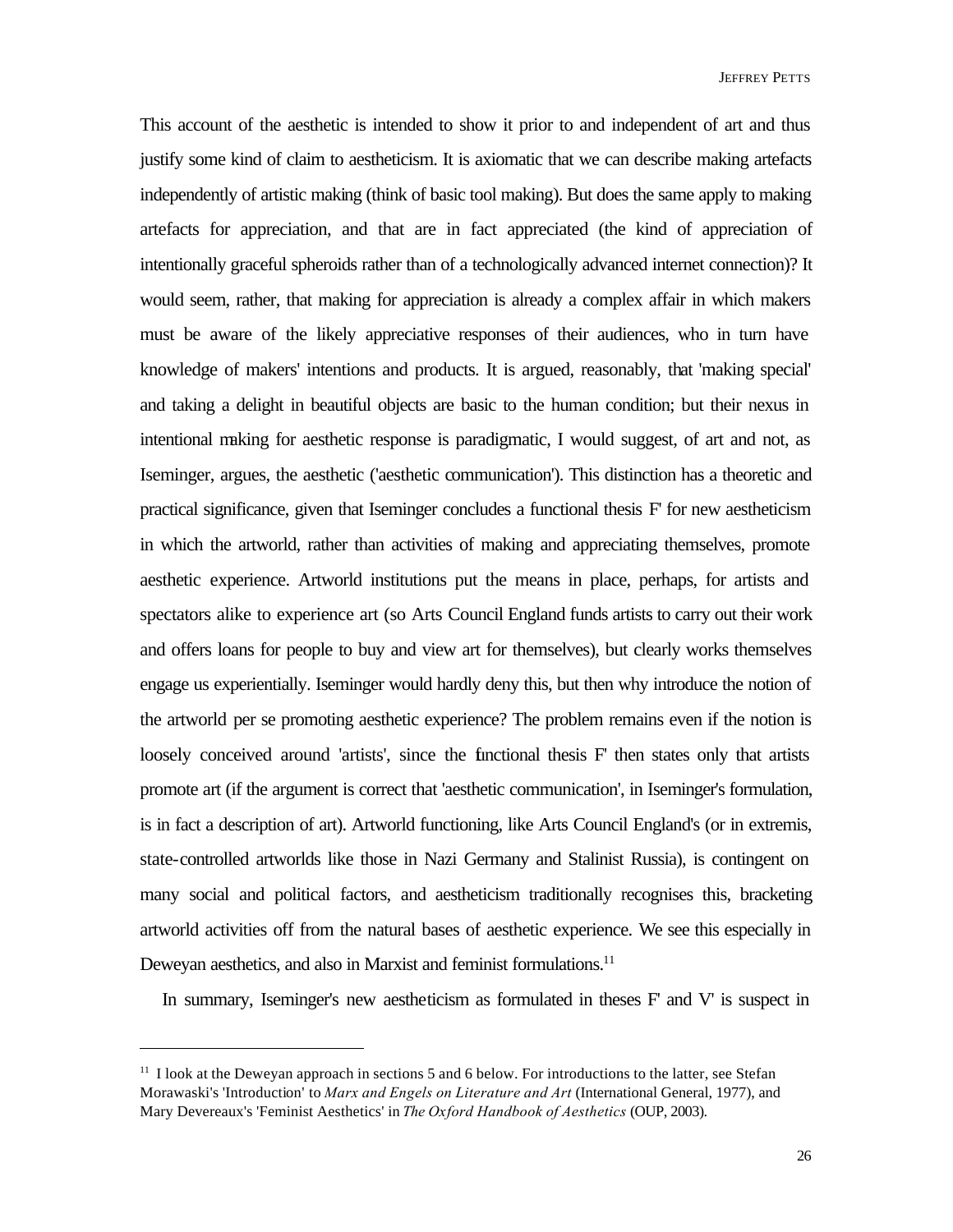JEFFREY PETTS

three main areas. 1) Its 'aestheticist intuitions' are too narrowly construed from the outset, exclusively focused on art considerations and failing to address a wider set of aesthetic intuitions, familiar for instance in ordinary language use of 'aesthetic'. 2) It fails to deliver an account or characterisation of the aesthetic per se, its 'aesthetic communication' around 'appreciation' paradigmatic of artistic modes of production and reception. It therefore fails to address the antipsychological objection raised by Dickie that there is not a distinctive aesthetic experience. 3) The notion of artworlds functioning to promote 'aesthetic communication' seems untenable given their social contingency; and if 'aesthetic communication' is exclusively artistic, then the functional thesis F' ceases to be an aesthetic one. In conclusion, we need to look elsewhere for the genuinely aesthetic considerations necessary for a new aestheticism.

5. For Dewey 'the actual work of art is what the product does with and in experience'.<sup>12</sup> Experience proper is characterised as an aesthetic experience, an interaction in which a human being naturally engages some part of their environment to a felt and satisfactory conclusion that allows it to be recalled and discussed as such. The key driver in Dewey's thinking is establishing the continuity of 'normal process of living', of ordinary human functioning, with art; so that to conceive of 'art as experience' is to witness art as experience at its most intense, as an interaction at root like all others between a human organism and its environment in so far as it involves effort and undergoing, but especially vital in so far as both artists and spectators alike spend their efforts to a consummatory moment of felt satisfaction. Furthermore, such experiences stand out by modifying experiencers; they are said, by Dewey, to 'energise and inspire'. Shusterman notes this privileging of experience over the object (the work of art) and Dewey's identification of the essence and value of art in 'the dynamic and developing experiential activity through which they are created and perceived'.<sup>13</sup>

Dewey's aesthetic theory postdates by a decade or so Duchamp's *Fountain*, but there is no mention of it or any other of his works. *Fountain* is often cast by opponents as the nemesis of

<sup>12</sup> John Dewey, *Art as Experience* (Perigree, 1980), p.3.

<sup>13</sup> Richard Shusterman, 'Pragmatism: Dewey', in *Routledge Companion to Aesthetics* (2001), p.102.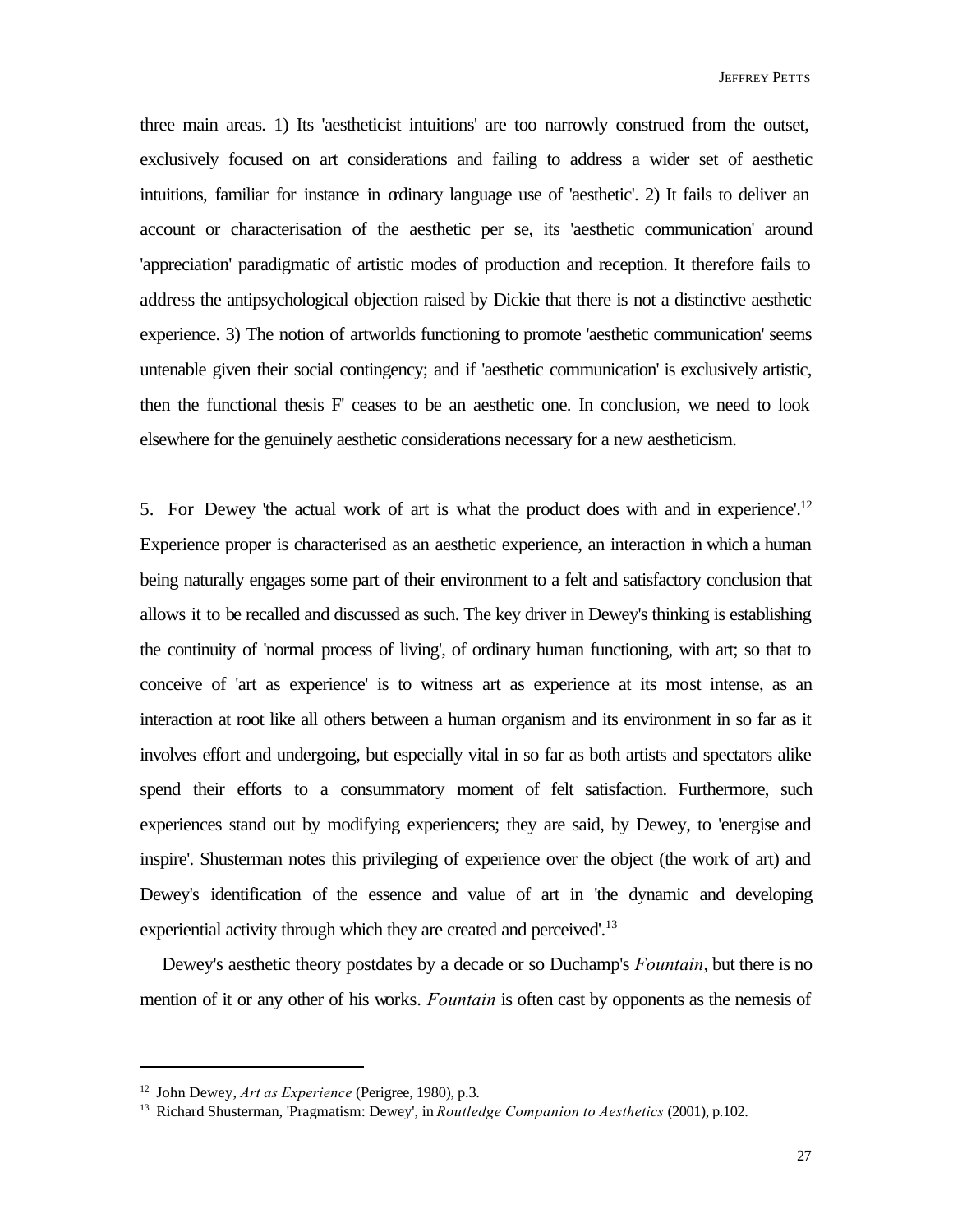aesthetic theory, but Dewey's proposition that an artwork is essentially the experience of it does not a priori rule out conceptual works for aesthetic theory, given that his characterisation of experience does not stipulate the proper objects of that experience. If, however, we trade in deflationary versions of aesthetic experience, tending to narrowly identify the aesthetic with the concept of beauty, and beauty with perceptual form, and thus aesthetic appreciation of art with formalism, then works like *Fountain* are problematic. It seems, in this schema, that if conceptual works really are artworks, they are only explicable as such in non-aesthetic ways (they are not formally beautiful). Dewey's broader naturalistic account of the aesthetic at least suggests a way in which conceptual art can be aesthetically appreciated in making and viewing. So, the maker repudiates the state of contemporary art and places a urinal in an art gallery; we are aware of the existence of *Fountain*, its maker and making, and make our judgement on it: in both cases, there is a felt sense of an action done to completion that can be publicly and critically assessed, there is 'an experience'. In short, there is, therefore, no counter-argument in conceptual artworks, since these too have experiential effects. The same goes for so-called 'disruptive' artworks, which might be experienced as disturbing or perplexing. However, the real issue with Carroll and Danto (who can concede aesthetic qualities in conceptual artworks without necessarily abandoning non-aesthetic theories of art) is about all art being essentially or necessarily aesthetic, both denying that artworks are primarily aesthetic. While Iseminger's artcentred aestheticism falters here (with 'aesthetic communication' seemingly trapped in an artistic/artworld paradigm), Deweyan responses look outside of artworlds to the natural roots of artistic behaviours, to the notion of 'an experience'. But can this 'experience' support definitional conditions for arthood, or supply some 'special relation' between art and the aesthetic, thus warranting aestheticism?

Shusterman argues that confusion follows if Dewey's account of aesthetic experience is made definitional of art. It follows because the historically determined concept of art cannot be reshaped to the extent that it is coextensive with Deweyan aesthetic experience; so, for example, however powerful the aesthetic experience of sunsets, they are not going to be reclassified as art. Robert Stecker sums this point up by suggesting that the 'pervasiveness of the aesthetic outside of art per se' always ultimately prevents it being a sufficient condition for being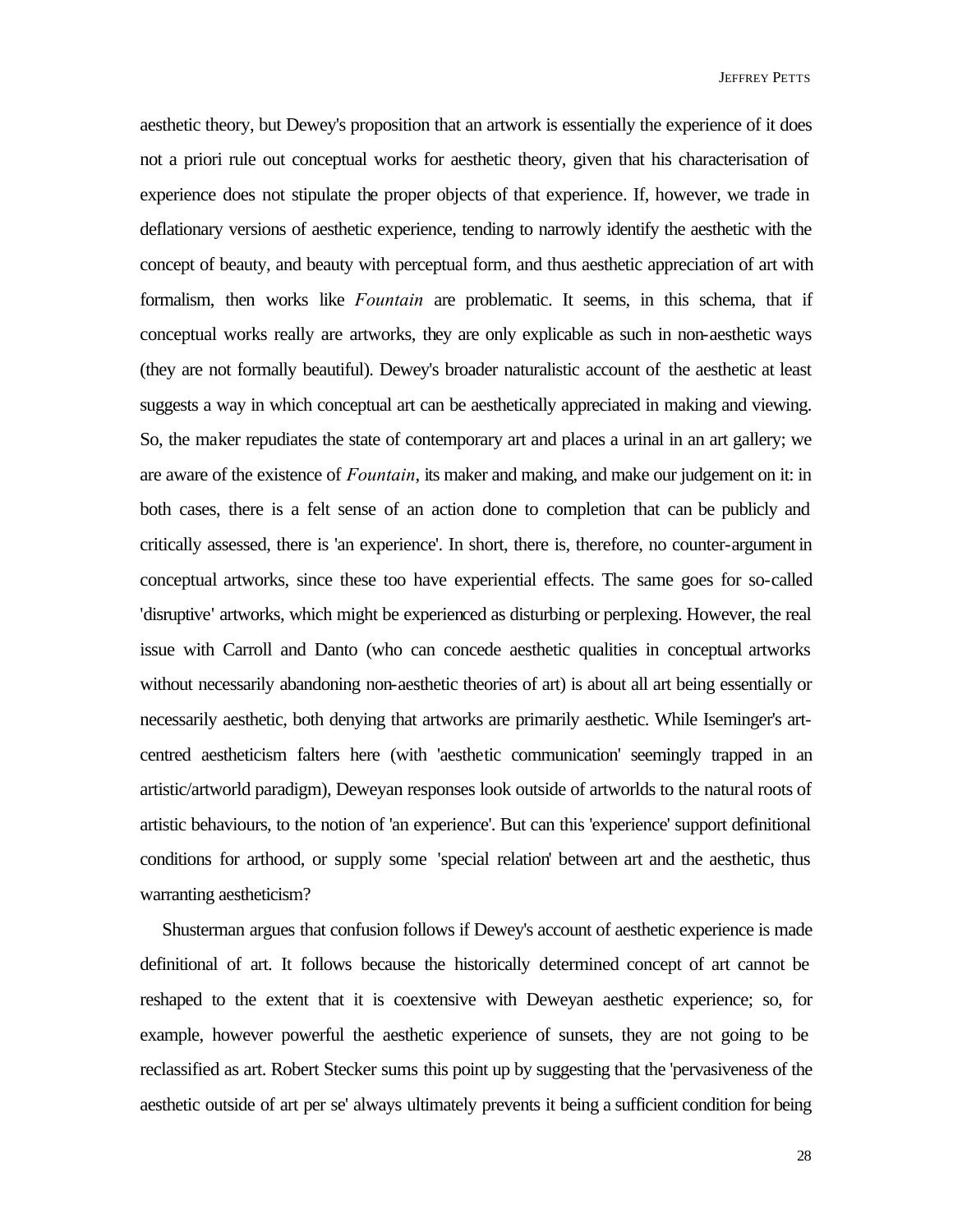an artwork.<sup>14</sup> Still, Shusterman continues that aesthetic experience is a general background condition for art; it is necessary for art's existence, and this condition concerns the point rather then the extension of the concept of art.<sup>15</sup> Shusterman identifies the 'end of aesthetic experience' with Danto's rejection of it on the grounds that it fails to demarcate art. But, he continues, its redemption lies in the Deweyan tradition that recognises the 'transformational', rather than demarcational or definitional, aspect of aesthetic experience. In other words, aesthetic experience is an important concept because it directs us to the experience itself, and to an experience, moreover, that is worth having, indeed is life affirming. If Iseminger's aestheticism is epistemic and art-centred, its aesthetic intuitions driven by considerations of art and its proper appreciation, and the operation of artworlds, then Dewey and Shusterman offer a broader lifecentred view, in which a greater emphasis is given to the phenomenology of experience per se, particularly its somatic features, which Dewey signifies with his primary interest in the aesthetic behaviour of the 'live creature'.<sup>16</sup>

6. If Carroll and Danto now acknowledge that a distinctive aesthetic response to art exists and is one kind of appropriate response, but only one and without primacy, where does this leave an aestheticism, either like Iseminger's or Shusterman's, that reciprocally acknowledges that aesthetic experience fails the art demarcation test? Despite marking an end to the moratorium on aesthetic experience, there is little suggestion of substantive shared ground. Carroll's deflationary account of aesthetic experience excludes 'interpretive play' as an aesthetic interaction with art (and marks this exclusion as a fatal flaw in any aestheticism), while 'new aestheticism' and a pragmatic approach like Dewey's, for instance, can still suggest interpretation is properly expressed in a felt sense of (dis)liking, characterising the whole as aesthetic. Also, Carroll's 'narrative' approach to identifying artworks, whereby artworks are identified by their relation to the canon of existing artworks, tends to discount the expectation of artists and spectators in making and viewing art that works are valuable and experientially powerful, and that it is this

<sup>14</sup> Robert Stecker, 'Definition of Art', in *The Oxford Handbook of Aesthetics* (OUP, 2003), p.143.

<sup>15</sup> Richard Shusterman, *The End of Aesthetic Experience*, Journal of Aesthetics and Art Criticism, 55:1, 1997.

<sup>16</sup> Chapter One of Dewey's *Art as Experience* is titled 'The Live Creature'.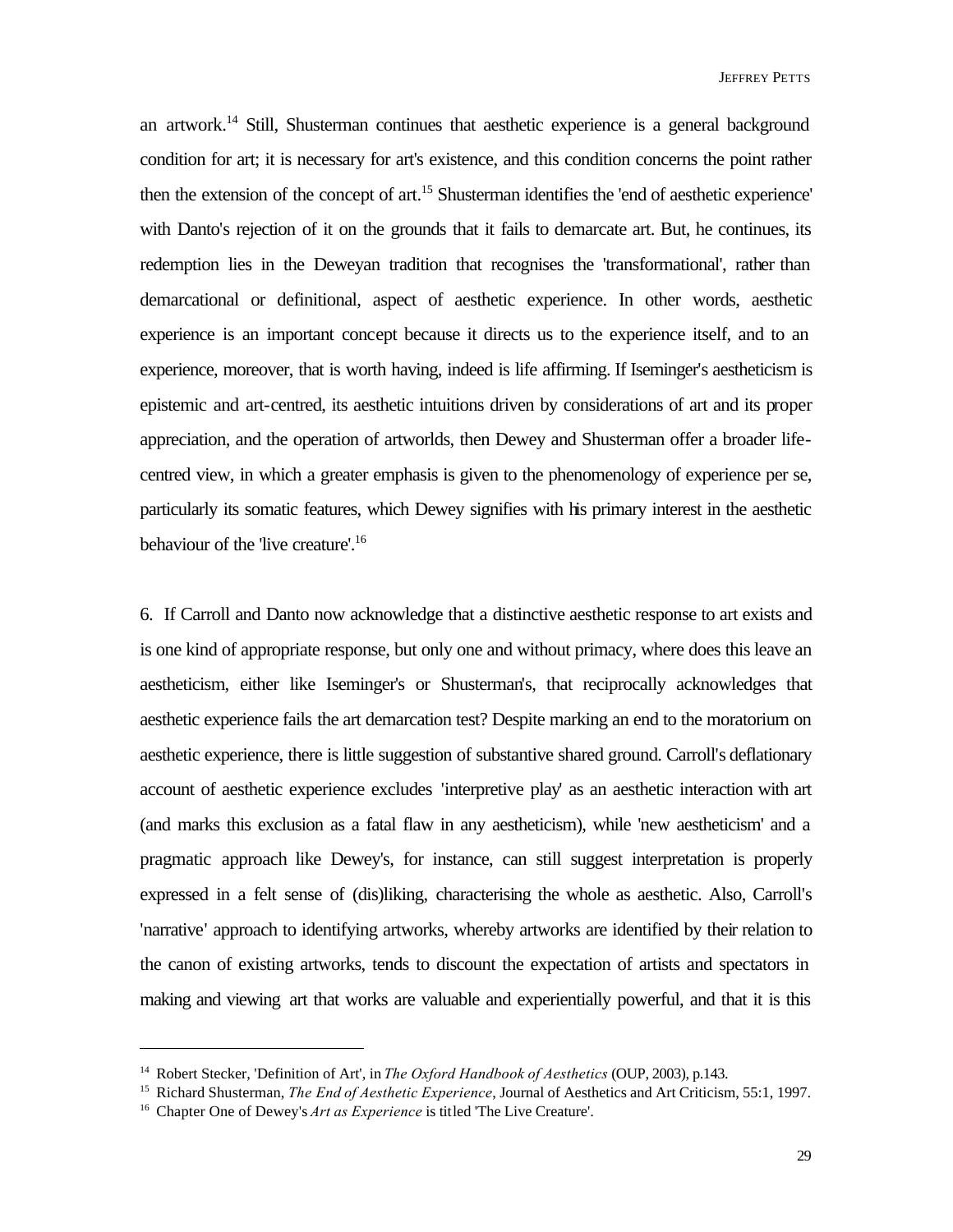potentiality that motivates their creation and viewing.<sup>17</sup> Both Iseminger and Shusterman, unlike Carroll, note similar necessary background conditions of art. Behind these differences, the thought operating on the aestheticist side is that the sources of art are the pleasures of making and viewing in themselves. Iseminger puts faith in the 'persistence of aesthetic communication' and in the necessary existence of artworld practices functioning to support it, while Shusterman tends to hedonism and a permissiveness about art.<sup>18</sup> But a further direction for aestheticism, following its traditions, is also indicated by this thought – one that emphasises pleasure in, and the whole process of, *work*.

The late nineteenth and early twentieth century Arts and Crafts movement embodies the work-centred view of the aesthetic, with its emphasis on the manner in which artefacts generally, including artworks, are produced (and by extension, appreciated). Only artefacts produced in an appropriate manner are capable of being art. Calling it 'useful labour', William Morris identified three elements, namely producing a product worth having, pleasure in making, and the hope of rest after labour.<sup>19</sup> Dewey makes a similar point when he suggests that the full participation of workers in the production and disposition of their products is a determining element in the aesthetic quality of the experience of things produced.<sup>20</sup> These features provide the basic structure of an aesthetic notion of good work. But no doubt a sophisticated aestheticism, if fully developed, synthesises all the art, life and work aspects of the aesthetic; and in so doing, it would honour a fuller range of aesthetic intuitions than Iseminger's new aestheticism. In such a schema, the *work* of art, that structure of good work in production and reception that art exemplifies, is the ground of an aestheticism that properly explains the art and life aspects of the aesthetic. This aestheticism is universal and moral, antithetical to the Western, fine art Artworld and understanding the aesthetic as at the core of human endeavour and flourishing. Its direction indicates the (re)construction of societies around aesthetic modes of

<sup>17</sup> Noel Carroll, 'Art, History and Narrative', in *Beyond Aesthetics* (Cambridge U.P., 2001).

<sup>&</sup>lt;sup>18</sup> Iseminger, p.137. And Shusterman has recently talked of the potential for sexual behaviour to be aesthetic: 'In search of aesthetic experience', London Graduate Conference, 11 June 2004, University of London; and he has defended some popular culture's claims to art status.

<sup>&</sup>lt;sup>19</sup> William Morris, 'Useful Work versus Useless Toil', The Collected Works, Vol. 23 (Russell and Russell, 1966).

 $20$  Dewey, p.343.